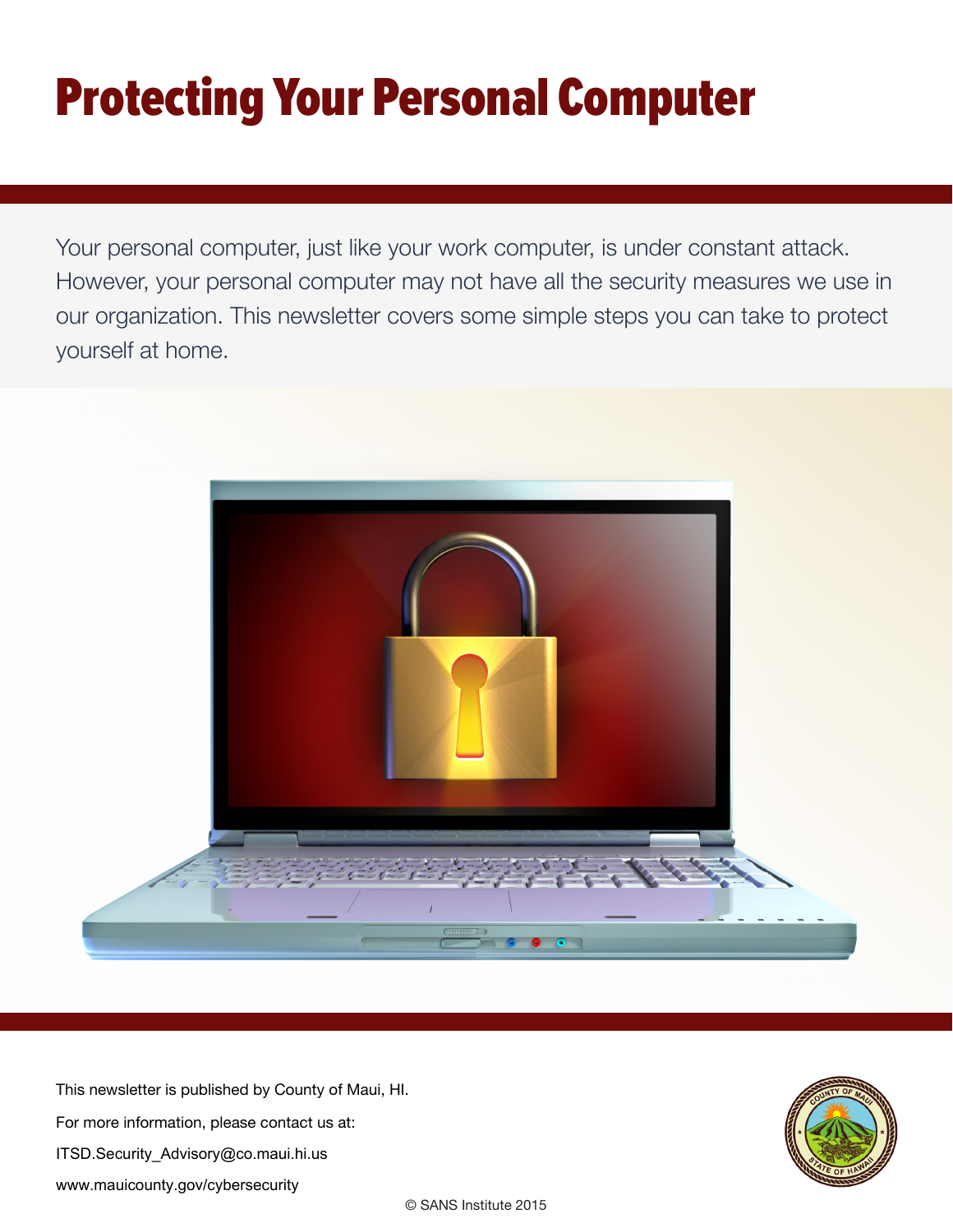### Protecting Your Personal Computer

Just as your computer is a target at work, so too is your personal computer at home. Your personal information, personal accounts, personal emails and even the computer itself are tremendously valuable to cyber criminals. In addition, you may not have all the security resources at home that we have deployed within our organization. As such, your personal computers are at risk. However, there are some simple, effective steps you can take to protect your personal computers.

#### Solution

The first step is to always be sure your computer's operating system has the latest patches installed and runs the latest versions of your programs, such as your browser. Old or outdated operating systems and programs have known vulnerabilities that attackers can exploit. The simplest way to protect yourself is to ensure automatic updating is enabled for both your computer and your programs. This helps ensure new patches are always installed in a timely manner. If you are no longer using a program, remove or uninstall it.

In addition to programs, you should ensure your browser plugins or add-ons are current. Every plugin you add to your browser becomes another potential avenue for cyber criminals to attack. Just like programs, if you are no longer using a browser plugin, remove or uninstall it. The fewer plugins you have, the fewer vulnerabilities your browser will have. We recommend you check your browser plugins at least once a month.

To protect your online privacy, consider using your browser in private mode. Most browsers support this common feature. When enabled, your browser will not record online activity (such as the websites you visit), will not cache website content and will usually wipe any cookies stored on your system. Many browsers also support the 'reset' option, which deletes any existing information currently stored about your browsing habits, such as stored cookies.

It is also important to have a firewall installed and enabled on your computer. Firewalls help protect against port scans, worms and other malicious connections. In addition, make sure you are using updated anti-virus to help protect your system against Trojans, viruses and other forms of malware. Ensure that your anti-virus is set to automatically update, as new signatures are constantly being released. While anti-virus cannot detect nor stop all types of malware, it can help protect against the most commonly known versions.